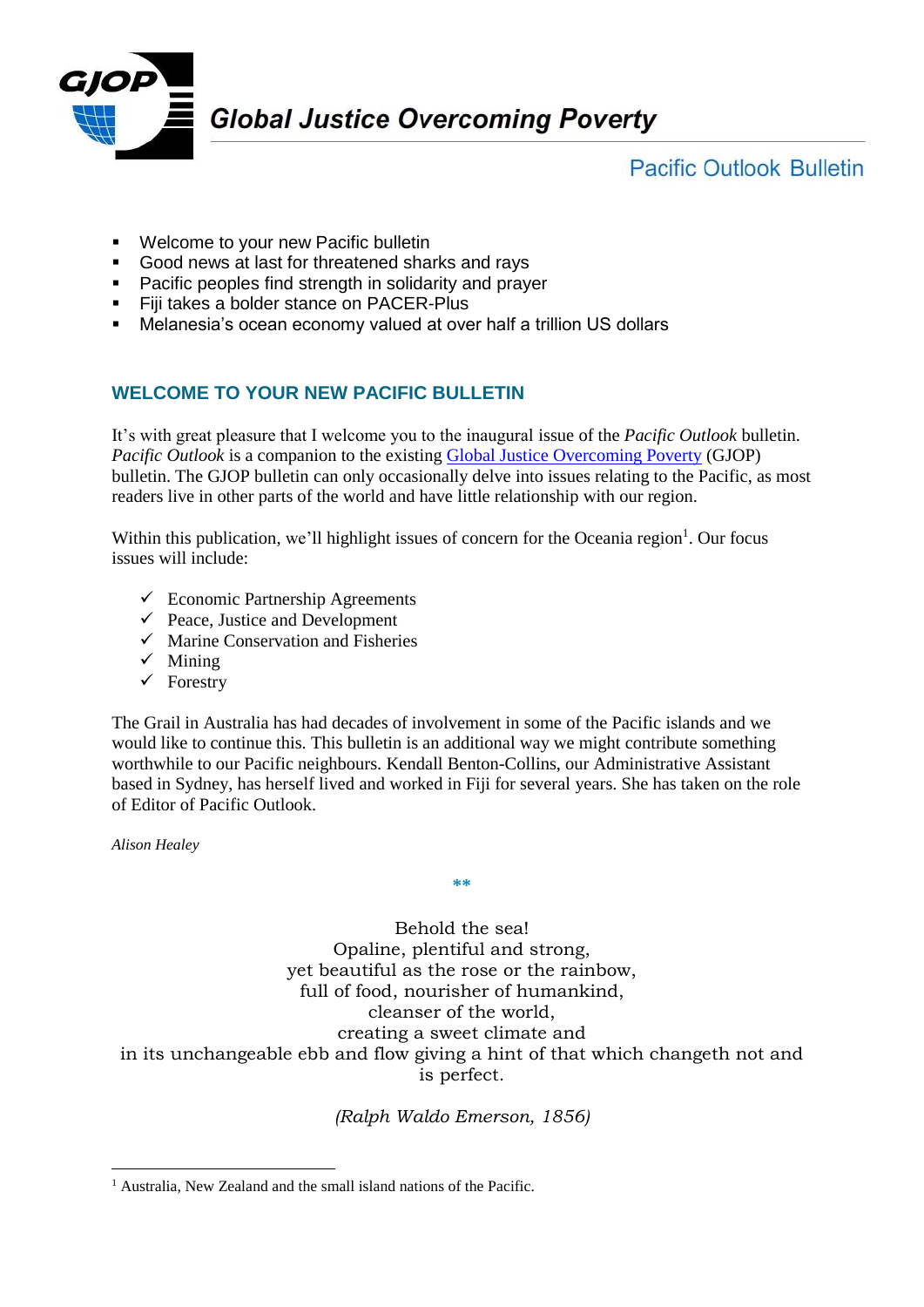## **GOOD NEWS AT LAST FOR THREATENED SHARKS AND RAYS**

Silky sharks, thresher sharks and devil rays all won new protections at a global wildlife summit in October. The landmark decision was reached during the Convention on International Trade in Endangered Species of Wild Fauna and Flora [\(CITES\)](https://cites.org/cop17), summit in Johannesburg.

Mike Donoghue, Threatened and Migratory Species Adviser at the Secretariat of the Pacific Regional Environment Program [\(SPREP\)](http://www.sprep.org/), says the listing is significant as it means these endangered species will no longer be under the control of fishing interests.



As the ocean's top predators, sharks play a pivotal role in the marine ecosystem. However, the sad truth is that **many species have been decimated by uncontrolled fishing**, particularly for the trade in fins which are used in soup in Asia. About **100 million sharks are killed every year**, driven by a \$1bn annual trade, and only a fraction have had any protection. Where data is available, thresher and silky shark numbers have dropped 70-90% in recent decades.

The newly protected species - **silky sharks, all three species of thresher sharks and all nine species of devil rays** - are slow to mature and produce only a small number of pups at a time. This makes them particularly vulnerable to exploitation.

According to Mr Kosi Latu, Director General of the Secretariat of SPREP, "Both sharks and large rays are cultural icons in many Pacific island countries and they make a significant contribution through ecotourism to the economies of many SPREP members. $2$ <sup>2</sup>

*Sources[: Endangered sharks and stingrays to be protected by CITIES listing,](http://www.abc.net.au/news/2016-10-06/endangered-sharks-and-stingrays-to-be-protected-by/7907770) Pacific Beat, ABC News, Kerri Worthington, 6 October 2016 [| Sharks and rays win new protections at global wildlife summit,](https://www.theguardian.com/environment/2016/oct/04/sharks-and-rays-win-new-protections-at-global-wildlife-summit) The Guardian, Damian Carrington, 4 October 2016 [| Sharks and Rays get CITES protection in landslide votes,](http://www.sprep.org/biodiversity-ecosystems-management/sharks-and-rays-get-cites-protection-in-landslide-votes) SPREP, 5 October 2016. Edited by Kendall Benton-Collins.*

**\*\***

#### **PACIFIC PEOPLES FIND STRENGTH IN SOLIDARITY AND PRAYER**

1

In early September, Pacific Island communities gathered together to summon the strength to confront the climate battles ahead. They were joined by people from all over the world in a show of solidarity and support to **collectively hold space for the Pacific**. As a non-denominational event, people from all faiths were encouraged to take part.

The inclusive event was conceived as a way for people living in the Pacific island nations to find the strength to continue the fight to protect the planet that was gifted to us. Not a planet that we have dominion over, but a planet we are stewards of. According to non-profit *350.org Pacific*, there were 123 events held in 23 countries, with an estimated number of 9905 people

<sup>&</sup>lt;sup>2</sup> SPREP Members comprise [21 Pacific island countries and territories, and five developed countries](https://en.wikipedia.org/wiki/Pacific_Regional_Environment_Programme) with direct interests in the region

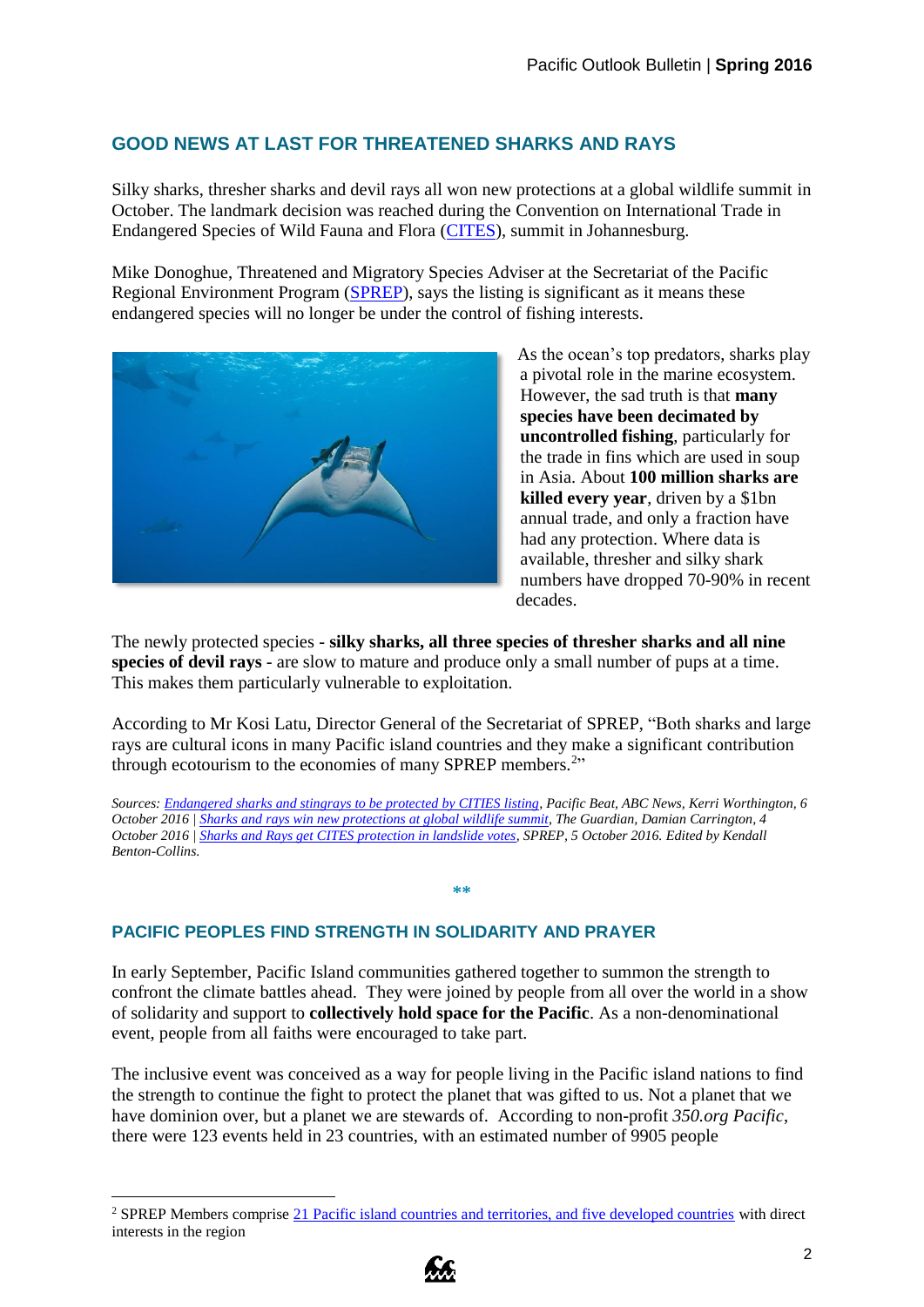participating. Members of The Grail Australia were also encouraged to participate in their own ways.

"We cannot build a Pacific Climate Movement without engaging our faith communities," says Koreti Tiumalu, 350.org Pacific Coordinator, "Faith is pivotal to our people, and like the ocean, it connects us. In the face of the climate crisis, we need prayer to carry our people and faith to build resilience."

*Sources: [Pray for our Pacific: finding strength in solidarity,](http://www.greenpeace.org.au/blog/pray-for-our-pacific-climate-justice/) Greenpeace Australia Pacific, Joeteshna Zenos, 19 September 2016 | [Pray for our Pacific,](http://350pacific.org/prayforourpacific/) 350.org [| How Pray for our Pacific is strengthening the Pacific Climate Movement,](https://medium.com/@350Pacific/how-pray-for-our-pacific-is-strengthening-the-pacific-climate-movement-74a68530fc4#.rdifoi3ou) 350 Pacific, 28 September 2016. Edited by Kendall Benton-Collin*

**\*\***

### **FIJI TAKES A BOLDER STANCE ON PACER-PLUS**

The Pacific Agreement on Closer Economic Relations (PACER) is a framework agreement to deepen trade and investment liberalisation in the broader Pacific on a step by step basis. It was signed in 2001 and came into force in 2002.

In August 2008, Simon Crean, Australia's Trade Minister at the time, started advocating a "PACER-Plus" agreement, that is, an extension of PACER into a comprehensive Free Trade Agreement fully consistent with the rules and procedures of the World Trade Organisation (WTO). Pacific Islands<sup>3</sup> Forum Leaders launched negotiations on PACER-Plus at their fortieth meeting in August 2009.

In 2016, the Fijian government has shown increasing unease regarding PACER-Plus. However, despite a flurry of international media over the past two months claiming that Fiji has walked away from PACER-Plus negotiations, Fiji's Minister for Industry, Faiyaz Koya says that they will only withdraw if Australia and New Zealand refuse to be flexible on key concerns.

"Let me emphasise here, Fiji wants further negotiations on two very critical issues, on Infant Industry Development and the Most Favoured Nation Clause<sup>4</sup> that will have an implication on Fiji's development aspirations," says Koya.

During the Fiji Trade and Investment Symposium in Sydney in October, Prime Minister Bainimarama argued that PACER-Plus "in its current form not only fails to meet Fiji's requirements but it would also have an adverse impact on Fiji's development and the development of our Pacific Island neighbours."

*Sources: [Fiji minister says it's not withdrawing from PACER-Plus,](http://www.radionz.co.nz/international/pacific-news/313414/fiji-minister-says-it) Radio New Zealand, 15 September 2016 | [Fiji is the](http://fijivillage.com/news/Fiji-is-the-place-to-be---PM-9sk2r5/)  [place to be –](http://fijivillage.com/news/Fiji-is-the-place-to-be---PM-9sk2r5/) PM, Fiji Village, Vijay Narayan, 14 October 2016 | [PACER & PICTA,](http://www.bilaterals.org/?-PACER-PICTA-) May 2012. Edited by Kendall Benton-Collins.*

**\*\***

<u>.</u>



<sup>&</sup>lt;sup>3</sup> Includes: The Cook Islands, Federated States of Micronesia, Fiji, Kiribati, Nauru, Niue, Palau, Papua New Guinea, Republic of the Marshall Islands, Samoa, Solomon Islands, Tonga, Tuvalu and Vanuatu, along with Australia and New Zealand

<sup>4</sup> Free Trade Agreements often contain provisions that mean that contracting Parties will benefit from concessions granted to other counties in the future